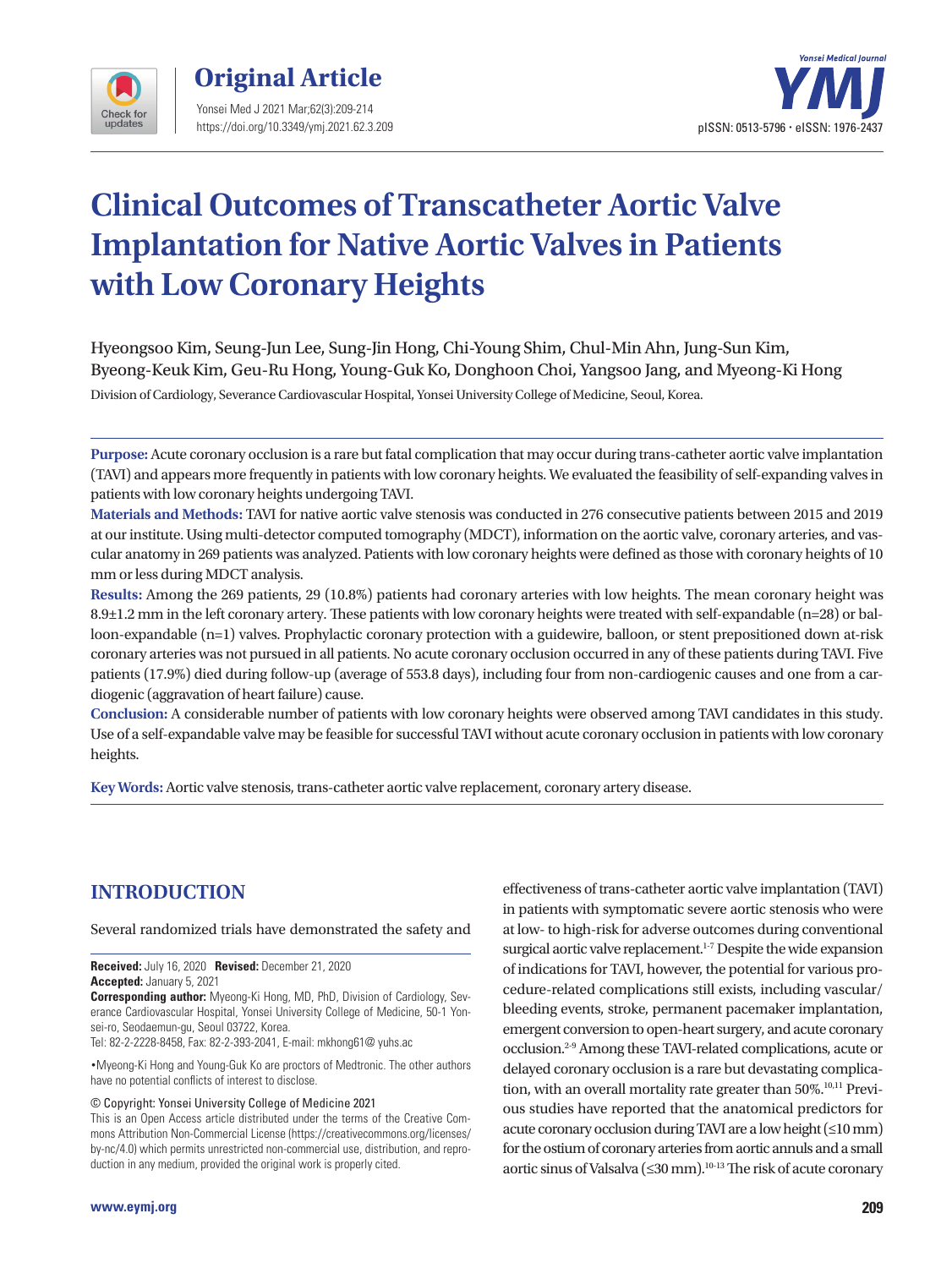# YMI

occlusion may also depend on the type of TAVI valves used (e.g., self-expandable vs. balloon-expandable) and the conduct of TAVI in a native aortic valve or valve-in-valve context.<sup>10-13</sup> In this study, we sought to evaluate the feasibility of self-expanding valves in patients with low coronary heights undergoing TAVI for symptomatic severe stenosis.

## **MATERIALS AND METHODS**

Between 2015 and 2019, 276 consecutive patients underwent TAVI for symptomatic severe native aortic valve stenosis at our institute. Also, two patients underwent TAVI for severe valvein-valve stenosis during the same study period; however, these two patients were excluded from the analysis of this study. Among the 276 patients who underwent TAVI in the native aortic valve, multi-detector computed tomography (MDCT) was performed in 269 patients. The remaining seven patients did not undergo pre-TAVI MDCT because TAVI was performed in an emergent situation. Information on the aortic valve, coronary arteries, and vascular anatomy from the 269 patients was analyzed. Patients with low coronary heights were defined as those with coronary heights of 10 mm or less between the annular plane and the most inferior aspect of the coronary ostia during MDCT analysis.10-12 This study complied with the principles of the Declaration of Helsinki and the study protocol was approved by the Institutional Review Board of Severance Hospital (IRB No: 1-2009-0018, 1-2011-0099). Written informed consent was obtained from all patients. For every patient, a multidisciplinary heart team including interventional cardiologists, imaging cardiologists, cardiothoracic surgeons, and anesthesiologists made decisions regarding eligibility for TAVI, choice of vascular approach, and type of anesthesia. The choice of transcatheter aor-

**Table 1.** Baseline Clinical Characteristics

tic valve type was made at the discretion of the operating interventional cardiologists. The implantation techniques for both valves have been described previously.14,15 Early safety outcomes (at 30 days) and follow-up clinical outcomes were analyzed according to the Valve Academic Research Consortium-2 consensus.<sup>16</sup> The early safety outcomes included all-cause mortality, all stroke, life-threatening bleeding, acute kidney injury of stages 2 or 3, acute coronary occlusion requiring intervention, major vascular complications, and valve-related dysfunction requiring repeat procedure.

Continuous variables are reported as means±standard deviations. Categorical variables are reported as numbers (percentage).

## **RESULTS**

Among 269 patients who underwent TAVI for symptomatic severe native aortic stenosis, 29 patients (10.8%) demonstrated low coronary heights ≤10 mm. The baseline clinical characteristics of the patients whose coronary height was ≤10 mm and >10 mm are described in Table 1. In patients whose coronary heights were ≤10 mm, the mean age of the included patients was 80.6±5.5 years, and most patients were female (n=24 patients; 82.8%). Pre-TAVI echocardiographic and MDCT findings for the patients whose coronary height was ≤10 mm and >10 mm are presented in Table 2. In patients whose coronary height  $\leq 10$  mm, the mean annulus area was  $407.1 \pm 67.7$  mm<sup>2</sup>, and the mean perimeter diameter was 71.6±6.5 mm. The mean coronary height was 8.9±1.2 mm in the left coronary artery and 14.7±2.6 mm in the right coronary artery. Among the 29 patients with low coronary heights, the TAVI valve was delivered through the femoral artery under general anesthesia with the use of transesophageal echocardiography in 27 patients and

|                                          | <b>Total study population</b><br>$n = 269$ | <b>Patients without a low</b><br>coronary height<br>$n = 240$ | <b>Patients with a low</b><br>coronary height<br>$n=29$ | <i>p</i> value |
|------------------------------------------|--------------------------------------------|---------------------------------------------------------------|---------------------------------------------------------|----------------|
| Age (yr)                                 | $81.5 \pm 5.6$                             | $81.6 \pm 5.6$                                                | $80.6 \pm 5.5$                                          | 0.352          |
| Male                                     | 132 (49.1)                                 | 127 (52.9)                                                    | 5(17.2)                                                 | < 0.001        |
| Follow-up duration (days)                | 438±363.7                                  | $422.4 \pm 352.8$                                             | 553.8±425.4                                             | 0.121          |
| STS-PROM score (%)                       | $7.1 \pm 8.7$                              | $7.0 + 9.0$                                                   | $7.4 \pm 5.6$                                           | 0.830          |
| Hypertension                             | 226 (84)                                   | 203 (84.6)                                                    | 23(79.3)                                                | 0.464          |
| Diabetes mellitus                        | 111(41.3)                                  | 100(41.7)                                                     | 11(37.9)                                                | 0.700          |
| Coronary artery disease                  | 164 (61)                                   | 147 (61.3)                                                    | 17(58.6)                                                | 0.784          |
| Prior percutaneous coronary intervention | 68(25.3)                                   | 60(25)                                                        | 8(27.6)                                                 | 0.762          |
| Prior acute myocardial infarction        | 28 (10.4)                                  | 24(10)                                                        | 4(13.8)                                                 | 0.528          |
| Chronic obstructive airways disease      | 42(15.6)                                   | 37(15.4)                                                      | 5(17.2)                                                 | 0.798          |
| Prior cerebrovascular accident           | 53 (19.8)                                  | 50(20.8)                                                      | 3(10.3)                                                 | 0.203          |
| Prior permanent pacemaker                | 5(1.9)                                     | 4(1.7)                                                        | 1(3.4)                                                  | 0.502          |
| Chronic kidney disease                   | 138 (51.3)                                 | 124 (51.7)                                                    | 14 (48.3)                                               | 0.730          |

STS-PROM, Society of Thoracic Surgeons Predicted Risk of Mortality.

Data are presented as mean±standard deviation or n (%).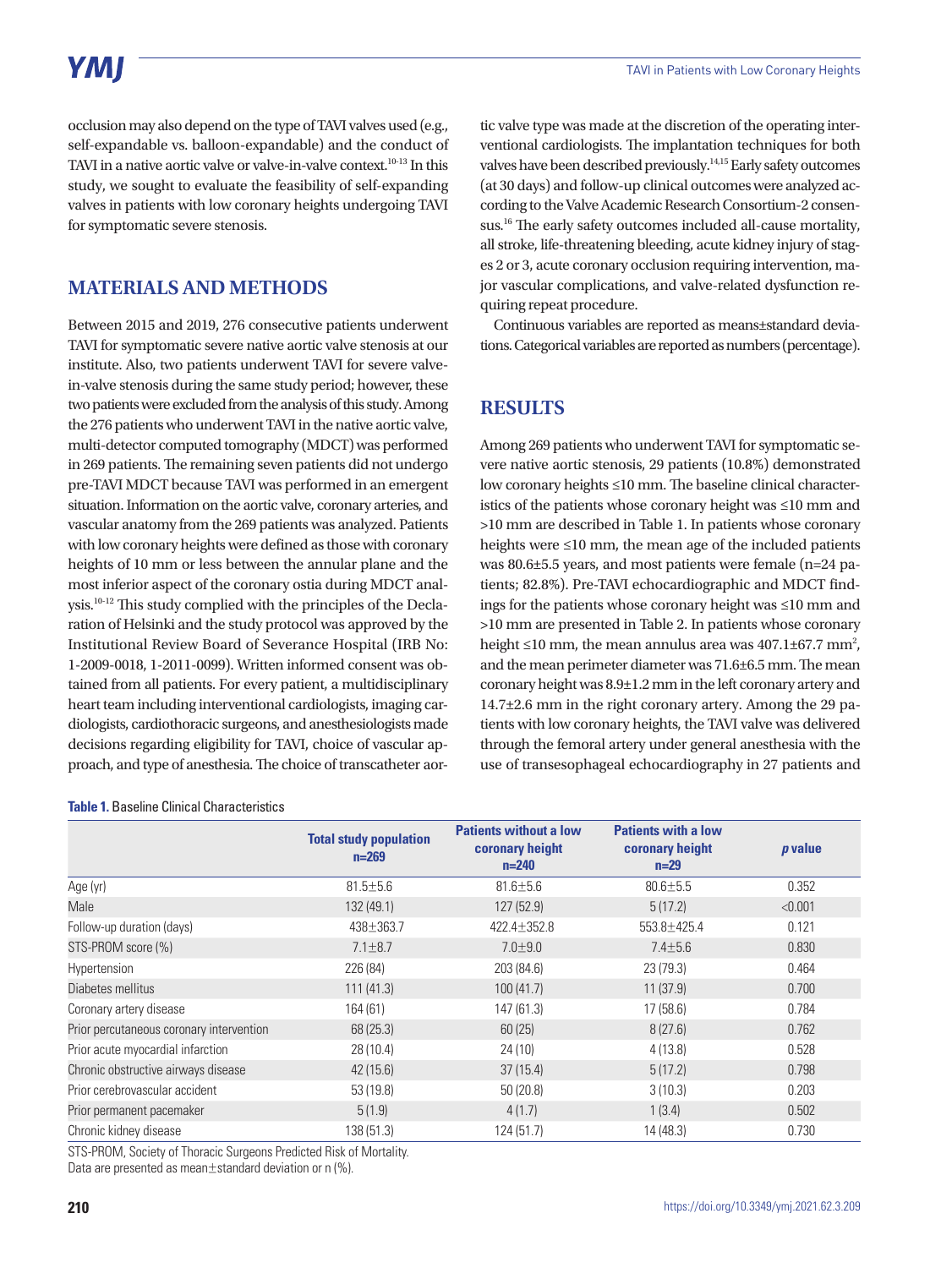#### **Table 2.** Echocardiographic and Multi-Detector Computed Tomography Findings

|                                           | <b>Total study population</b><br>$n = 269$ | <b>Patients without a low</b><br>coronary height<br>$n=240$ | <b>Patients with a low</b><br>coronary height<br>$n=29$ | $p$ value |
|-------------------------------------------|--------------------------------------------|-------------------------------------------------------------|---------------------------------------------------------|-----------|
| Multi-detector computed tomography        |                                            |                                                             |                                                         |           |
| Native aortic annulus                     |                                            |                                                             |                                                         |           |
| Area ( $mm2$ )                            | 429.8±67.6                                 | 432.8±67.3                                                  | 407.1±67.7                                              | 0.142     |
| Perimeter (mm)                            | 74.9±6.1                                   | 75.3±5.9                                                    | $71.6 \pm 6.5$                                          | 0.004     |
| Minimum diameter (mm)                     | $20.7 \pm 2.1$                             | $20.8 \pm 2$                                                | $20.2 \pm 2.7$                                          | 0.244     |
| Mean diameter (mm)                        | $23.7 + 2.0$                               | $23.9 + 2.0$                                                | $22.7 + 2.1$                                            | 0.005     |
| Native aortic root                        |                                            |                                                             |                                                         |           |
| Sinus of Valsalva diameter (mm)           | $31.6 \pm 3.5$                             | $32 + 3$                                                    | $28.3 + 4.9$                                            | < 0.001   |
| Sinotubular junction diameter (mm)        | $28.2 + 3.1$                               | $28.2 + 3.1$                                                | $27.9 + 3.7$                                            | 0.620     |
| Height of right coronary artery (mm)      | $16.7 + 2.6$                               | $17.0 + 2.5$                                                | $14.7 + 2.6$                                            | < 0.001   |
| Height of left coronary artery (mm)       | $13.5 \pm 2.7$                             | $14.0 \pm 2.3$                                              | $8.9 + 1.2$                                             | < 0.001   |
| Pre-TAVI echocardiography                 |                                            |                                                             |                                                         |           |
| Left ventricular ejection fraction (%)    | $59.8 \pm 15.2$                            | $59.9 \pm 15.4$                                             | $58.8 \pm 13.8$                                         | 0.712     |
| Aortic valve                              |                                            |                                                             |                                                         |           |
| Peak pressure gradient (mm Hg)            | 81.0±26.5                                  | $79.3 + 26.2$                                               | $95.2 + 25.0$                                           | 0.002     |
| Mean pressure gradient (mm Hg)            | 49.5±17.6                                  | $48.4 + 17.3$                                               | $59.1 \pm 17.0$                                         | 0.002     |
| Mean aortic valve area (cm <sup>2</sup> ) | $0.7 + 0.2$                                | $0.7 + 0.2$                                                 | $0.6 + 0.2$                                             | 0.007     |
| Post-TAVI echocardiography                |                                            |                                                             |                                                         |           |
| Left ventricular ejection fraction (%)    | $61.8 + 14.1$                              | $61.8 + 14.5$                                               | $62.3 + 10.8$                                           | 0.832     |
| Aortic valve                              |                                            |                                                             |                                                         |           |
| Peak pressure gradient (mm Hg)            | $19.5 + 9.2$                               | $19.3 + 9$                                                  | $21.0 \pm 10.8$                                         | 0.368     |
| Mean pressure gradient (mm Hg)            | $9.9 + 4.9$                                | $9.8 + 4.7$                                                 | $10.9 + 6.0$                                            | 0.279     |
| Effective orifice area (cm <sup>2</sup> ) | $2.0 + 0.53$                               | $2.1 \pm 0.53$                                              | $2.0 + 0.5$                                             | 0.321     |

TAVI, trans-catheter aortic valve implantation.

Data are presented as means±standard deviations.

local anesthesia with sedation in two patients. Twenty-eight patients were treated with a self-expandable valve (CoreValve, Evolut R, or Evolut Pro; Medtronic, Minneapolis, MN, USA), and one patient was treated with a balloon-expandable valve (Sapien 3; Edwards Lifesciences, Irvine, CA, USA). Prophylactic coronary protection with a guidewire, balloon, or stent prepositioned down at-risk coronary arteries was not completed in all patients. No case of acute coronary occlusion occurred in any patient during TAVI. The effective orifice area of the aortic valve increased from  $0.6\pm0.2$  cm<sup>2</sup> pre-TAVI to  $2.0\pm0.5$  cm<sup>2</sup> post-TAVI (Table 2). In 240 patients with a coronary height >10 mm, a self-expandable valve was used in 147 patients, a balloonexpandable valve in 84 patients and a mechanically expanded valve (Lotus; Boston Scientific, Marlborough, MA, USA) in 9 patients. Clinical outcomes seen during hospitalization and the follow-up period for the patients whose coronary height was ≤10 mm and >10 mm are presented in Table 3. In patients whose coronary height was ≤10 mm, life-threatening or major bleeding and minor bleeding occurred in 1 (3.4%) and 2 (6.9%) patients, respectively. There was no instance of all-cause death during hospitalization. Permanent pacemakers were implanted in 6 patients (20.7%). The average follow-up duration after discharge was 553.8±425.4 days. Death occurred in 5 patients

(17.9%) during follow-up (average of 553.8 days): the cause was non-cardiogenic in 4 patients and cardiogenic (aggravation of heart failure) in one patient.

### **DISCUSSION**

Coronary artery obstruction is a rare but fatal intra- or post-TAVI complication that may occur in less than 1% of patients who undergo TAVI.<sup>10</sup> The reported incidence of coronary obstruction differs according to valve type and procedure type: 0.34% in the context of a self-expandable valve vs. 0.81% in the context of a balloon-expandable valve (*p*=0.023) and 0.62% in a native aortic valve case vs. 2.48% in a valve-in-valve case ( $p=0.045$ ).<sup>10</sup> Delayed coronary obstruction might be divided into two types according to the timing of onset of this event after TAVI as early  $\left($  <7 days) and late (>7 days) coronary obstruction,<sup>11</sup> with cardiac arrest or ST-elevation myocardial infarction constituting the clinical presentation in early delayed coronary obstruction and stable or unstable angina constituting the clinical presentation in late delayed coronary obstruction.<sup>11</sup> The potential mechanism of early delayed coronary obstruction might be correlated with the displacement of a calcified native valve leaflet.<sup>10-12</sup>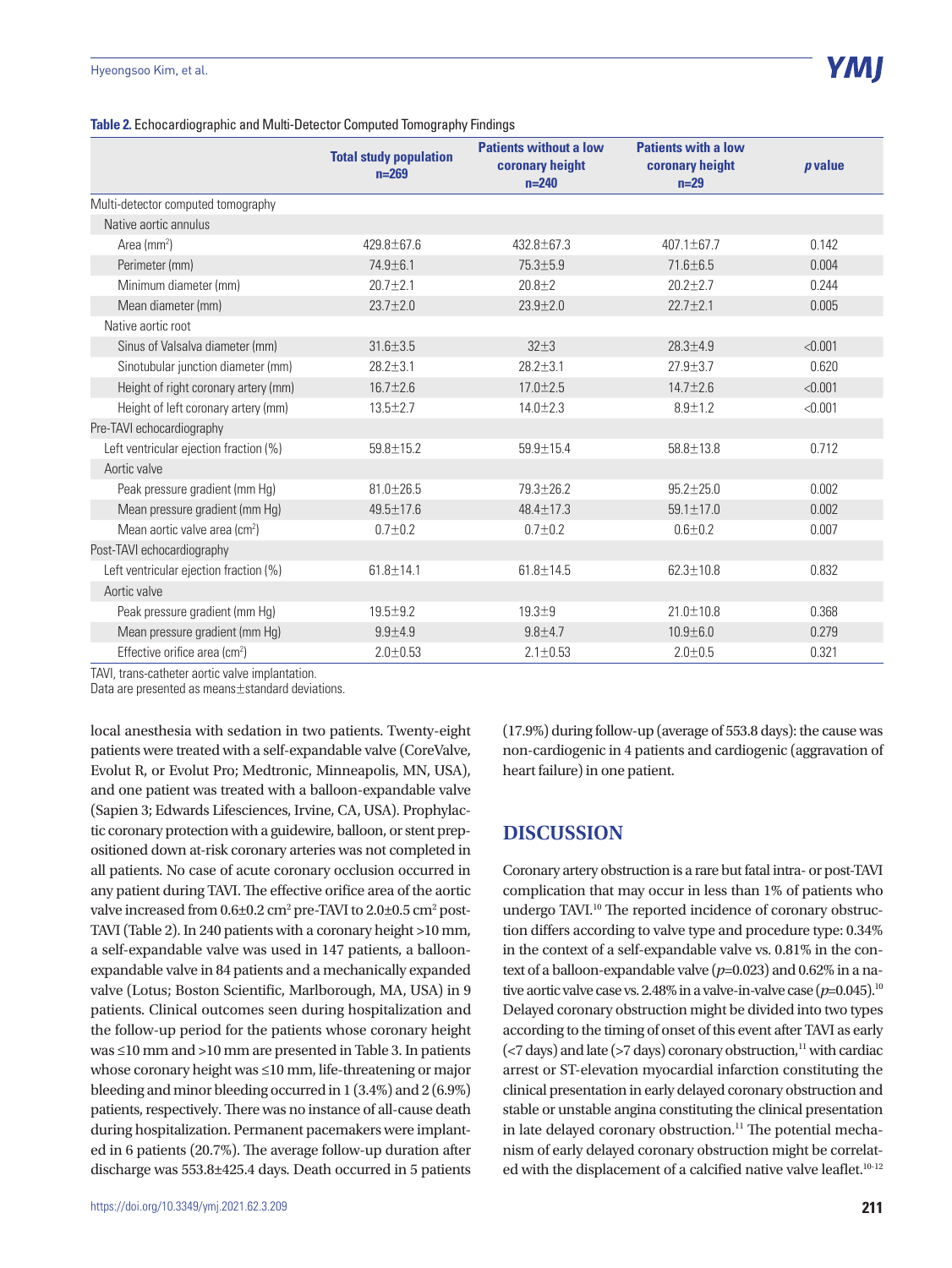#### **Table 3.** Clinical Outcomes

|                                    | <b>Total study population</b><br>$n = 269$ | <b>Patients without a low</b><br>coronary height<br>$n = 240$ | <b>Patients with a low</b><br>coronary height<br>$n=29$ | p value                  |
|------------------------------------|--------------------------------------------|---------------------------------------------------------------|---------------------------------------------------------|--------------------------|
| In-hospital outcomes               |                                            |                                                               |                                                         |                          |
| Life-threatening or major bleeding | 5(1.9)                                     | 4(1.7)                                                        | 1(3.4)                                                  | 0.502                    |
| Minor bleeding                     | 38 (14.1)                                  | 32(13.3)                                                      | 6(20.7)                                                 | 0.283                    |
| Acute kidney injury                | 40 (14.9)                                  | 35(14.6)                                                      | 5(17.2)                                                 | 0.711                    |
| Stage I                            | 22(8.2)                                    | 20(8.4)                                                       | 2(6.9)                                                  |                          |
| Stage II                           | 6(2.2)                                     | 5(2.1)                                                        | 1(3.4)                                                  |                          |
| Stage III                          | 12(4.5)                                    | 10(4.2)                                                       | 2(6.9)                                                  |                          |
| All-cause death                    | 18(6.7)                                    | 18(7.5)                                                       | 0(0)                                                    | 0.127                    |
| Cardiogenic death                  | 11(4.1)                                    | 11(4.6)                                                       | 0(0)                                                    | 0.239                    |
| Noncardiogenic death               | 7(2.6)                                     | 7(2.9)                                                        | 0(0)                                                    | 0.351                    |
| Stroke                             | 9(3.4)                                     | 7(2.9)                                                        | 2(6.9)                                                  | 0.450                    |
| Myocardial infarction              | 1(0.4)                                     | 1(0.4)                                                        | 0(0)                                                    | 0.727                    |
| Acute coronary obstruction         | 0(0)                                       | 0(0)                                                          | 0(0)                                                    | $\overline{\phantom{a}}$ |
| New permanent pacemaker            | 34(12.7)                                   | 28(11.7)                                                      | 6(20.7)                                                 | 0.170                    |
| Follow-up outcomes                 |                                            |                                                               |                                                         |                          |
| All-cause death                    | 24(8.9)                                    | 19(7.9)                                                       | 5(17.2)                                                 | 0.096.                   |
| 30-day cardiogenic death           | 1(0.4)                                     | 1(0.4)                                                        | 0(0)                                                    | 0.728                    |
| 30-day noncardiogenic death        | 1(0.4)                                     | 0(0)                                                          | 1(3.4)                                                  | 0.004                    |
| 1-year cardiogenic death           | 2(0.7)                                     | 1(0.4)                                                        | 1(3.4)                                                  | 0.073                    |
| 1-year noncardiogenic death        | 20(7.4)                                    | 17(7.1)                                                       | 3(10.3)                                                 | 0.527                    |
| Myocardial infarction              | 0(0)                                       | 0(0)                                                          | 0(0)                                                    |                          |
| Coronary obstruction               | 0(0)                                       | 0(0)                                                          | 0(0)                                                    | $\overline{\phantom{a}}$ |
| New permanent pacemaker            | 4(1.6)                                     | 4(1.9)                                                        | 0(0)                                                    | 0.467                    |
| Re-hospitalization                 | 18(7.4)                                    | 16(7.4)                                                       | 2(6.9)                                                  | 0.955                    |

Data are presented as n (%).

The predominant mechanism of late delayed coronary obstruction might be linked to bioprosthetic valve endothelialization with some degree of obstruction or embolization of unknown thrombus.10-12 When coronary obstruction occurs following TAVI, percutaneous coronary intervention is the preferred treatment option.10 The literature suggests 30-day mortality rates reach 50% in patients with coronary artery bypass graft surgery, 22.2% in patients with successful percutaneous coronary intervention, and 100% in patients without successful percutaneous coronary intervention.<sup>10</sup>

Early coronary obstruction occurs more frequently in patients treated with a balloon-expandable valve than those treated with a self-expandable valve.10,17,18 A recent study reported that partial obstruction and complete obstruction of the left coronary ostium on follow-up computed tomography occurred in 33.6% and 2.1% of patients, respectively, who underwent TAVI with balloon-expandable valve.19 The risk factors for early coronary obstruction were a narrow aortic sinus of Valsalva (<30 mm) and low coronary height (<10 mm).<sup>10-13</sup> One German registry study with 86 patients who had low coronary heights (mean height of 6.4±1.1 mm) reported that coronary obstruction occurred in three patients: two of these individuals underwent a valve-invalve procedure and the third patient was treated with a Lotus

valve.20 All patients except one with low coronary heights in the present study (8.9±1.2 mm) were successfully treated with self-expandable valves. There was no occurrence of acute coronary occlusion even without prophylactic coronary protection of at-risk coronary arteries.

Coronary protection and chimney stenting have been found to prevent coronary artery obstruction during TAVI.<sup>11,21,22</sup> One recent study adopted chimney stenting for the prevention of coronary artery obstruction during TAVI in 60 (0.5%) of 12800 TAVI procedures.21 Among these 60 patients, 42 patients (70%) underwent TAVI due to a degenerative surgical bioprosthesis. Ultimately, 3 patients (5%) died, 13 patients (21.6%) experienced myocardial infarction, and 14 patients (23.3%) exhibited cardiogenic shock during 30 days of follow up.21 The proportion of the chimney coronary stent that protruded into the aorta comprised 49.7% of the total stent length.21 The presence of a protruding chimney coronary stent between the TAVI valve and native coronary artery ostium might be involved with turbulent blood flow or hemodynamic deterioration in the aortic sinus of Valsalva and play a substantial role as a nidus for thrombus formation in the future. Therefore, a more prolonged duration of dual antiplatelet therapy or (single or dual) antiplatelet therapy plus anticoagulant therapy might be required to prevent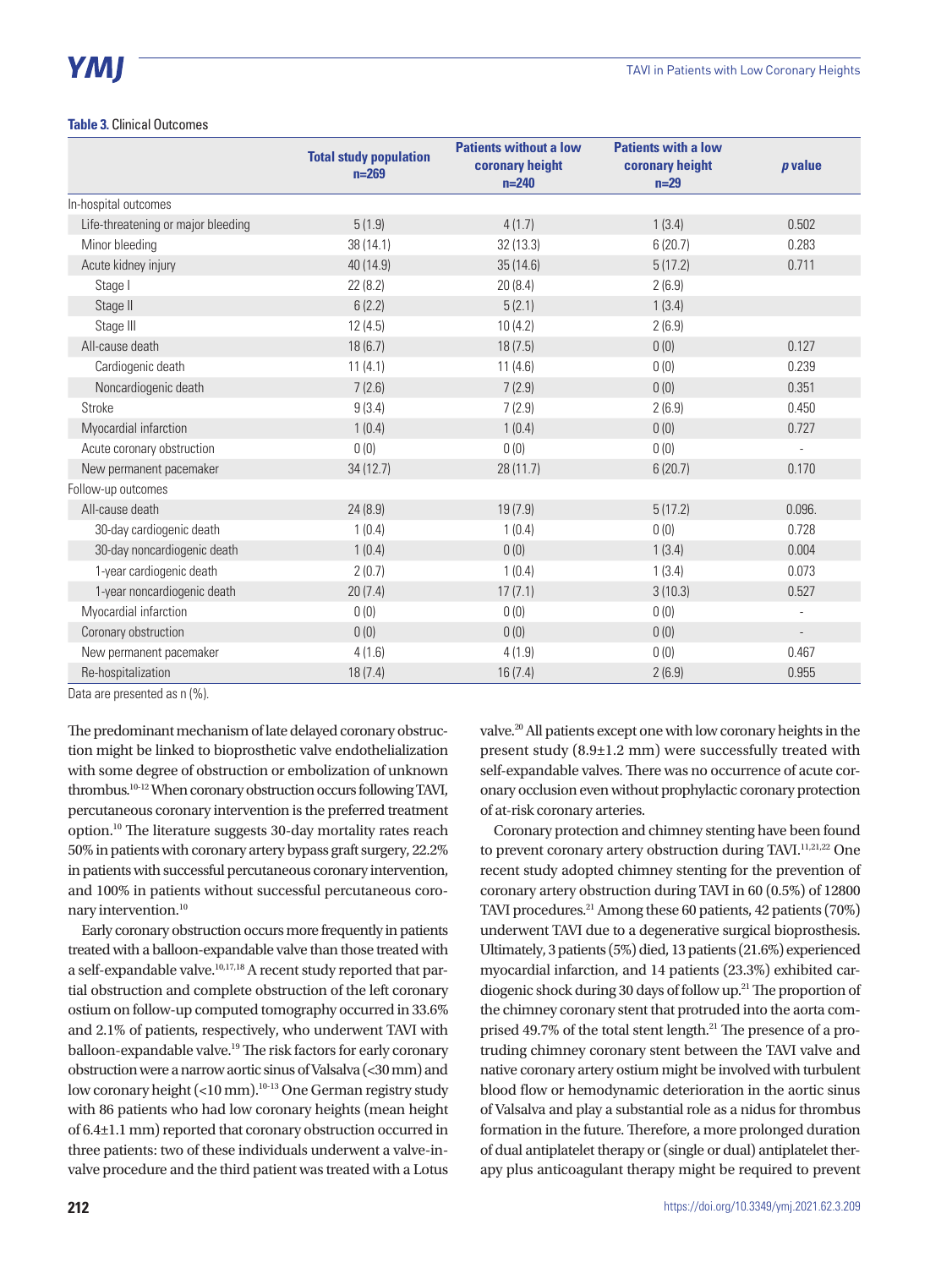thrombus formation in the coronary stent or TAVI valve. However, a prolonged duration of antiplatelet and/or anticoagulant therapy might translate to a subsequent increase in bleeding risk among patients treated with TAVI and chimney stent implantation. The absence of coronary protection was the only predictor of 30-day death, myocardial infarction, and/or cardiogenic shock in a recent study.<sup>21</sup> Another study reported preventive stent implantation across the coronary ostia was associated with good mid-term survival and a low rate of stent thrombosis in patients who underwent TAVI and were at high risk for delayed coronary occlusion.<sup>23</sup> Meanwhile, another novel approach, the bioprosthetic or native aortic scallop intentional laceration to prevent iatrogenic coronary artery obstruction (BASILICA) technique, was developed to prevent coronary artery obstruction in high-risk patients during TAVI.<sup>24</sup> When using the BASILICA technique, equipment, such as an electrosurgery pencil and electrosurgery generator for laceration, is required. In addition, this procedure includes many unfamiliar steps, and side effects of anatomical limitations and stroke have been reported.<sup>24</sup>

The favorable clinical outcomes and lack of acute coronary occlusion in the patients with low coronary heights treated with self-expandable valves in this study might be explained as follows. First, TAVI was performed exclusively in patients with native aortic valve stenosis and not in those with degenerative surgical bioprosthesis stenosis. Second, because self-expandable valves have the capacity to retrieve the valve, we may check the possibility of acute coronary occlusion again immediately before complete deployment of the valve during the real TAVI procedure. Finally, the specific configuration of self-expandable valves with a concave appearance at the mid-portion of the valve provide more sufficient space with which to avoid acute coronary occlusion relative to balloon-expandable valves, which exhibit a flat appearance at the mid-portion of the valve. Therefore, the use of self-expandable valves may be considered in patients with low coronary height for prevention of occurrence of acute coronary occlusion. Subsequent need for coronary protection may be determined according to aortographic findings during pre-dilation of aortic valve with balloon. When there are significant impairments of coronary blood flow, coronary protection may be required. Otherwise, coronary protection may not be necessary.

This study has several limitations. This was a single-center retrospective study, and the number of included patients was too small. There was also an insufficient number of control patients who were treated with balloon-expandable valves. MDCT analysis, such as leaflet length, calcification volume of leaflet, and virtual valve to coronary ostial distance, which can affect coronary obstruction, was insufficient in this study. There also may have been a limitation with adequate coronary access in future coronary events in patients receiving self-expandable valve implantation.

In conclusion, 29 patients (10.8%) with low coronary heights

were observed among TAVI candidates. The use of self-expandable valves may be feasible to promote successful TAVI without acute coronary occlusion in patients with low coronary heights.

## **ACKNOWLEDGEMENTS**

This work was supported by grants from the Korea Health Technology Research & Development Project through the Korea Health Industry Development Institute, funded by the Ministry of Health & Welfare, Republic of Korea (nos. HI17C0882, HI16C2211, and HI15C2782); the Bio & Medical Technology Development Program of the National Research Foundation funded by the Korean government (no. 2015M3A9C6031514); and the Cardiovascular Research Center, Seoul, Korea.

## **AUTHOR CONTRIBUTIONS**

Conceptualization: Hyeongsoo Kim. Data curation: Hyeongsoo Kim, Seung-Jun Lee, Sung-Jin Hong, Chi-Young Shim, Chul-Min Ahn, Jung-Sun Kim, Byeong-Keuk Kim, Geu-Ru Hong, and Young-Guk Ko. Formal analysis: Hyeongsoo Kim. Funding acquisition: Myeong-Ki Hong. Investigation: Hyeongsoo Kim. Methodology: Hyeongsoo Kim and Myeong-Ki Hong. Project administration: Hyeongsoo Kim. Supervision: Donghoon Choi, Yangsoo Jang, and Myeong-Ki Hong. Writing—original draft: Hyeongsoo Kim. Writing—review & editing: Hyeongsoo Kim and Myeong-Ki Hong. Approval of final manuscript: all authors.

### **ORCID iDs**

Hyeongsoo Kim https://orcid.org/0000-0002-5030-952X Seung-Jun Lee https://orcid.org/0000-0002-9201-4818 Sung-Jin Hong https://orcid.org/0000-0003-4893-039X Chi-Young Shim https://orcid.org/0000-0002-6136-0136 Chul-Min Ahn https://orcid.org/0000-0002-7071-4370 Jung-Sun Kim https://orcid.org/0000-0003-2263-3274 Byeong-Keuk Kim https://orcid.org/0000-0003-2493-066X Geu-Ru Hong https://orcid.org/0000-0003-4981-3304 Young-Guk Ko https://orcid.org/0000-0001-7748-5788 Donghoon Choi https://orcid.org/0000-0002-2009-9760 Yangsoo Jang https://orcid.org/0000-0002-2169-3112 Myeong-Ki Hong https://orcid.org/0000-0002-2090-2031

### **REFERENCES**

- 1. Smith CR, Leon MB, Mack MJ, Miller DC, Moses JW, Svensson LG, et al. Transcatheter versus surgical aortic-valve replacement in high-risk patients. N Engl J Med 2011;364:2187-98.
- 2. Adams DH, Popma JJ, Reardon MJ, Yakubov SJ, Coselli JS, Deeb GM, et al. Transcatheter aortic-valve replacement with a self-expanding prosthesis. N Engl J Med 2014;370:1790-8.
- 3. Leon MB, Smith CR, Mack MJ, Makkar RR, Svensson LG, Kodali SK, et al. Transcatheter or surgical aortic-valve replacement in intermediate-risk patients. N Engl J Med 2016;374:1609-20.
- 4. Reardon MJ, Van Mieghem NM, Popma JJ, Kleiman NS, Søndergaard L, Mumtaz M, et al. Surgical or transcatheter aortic-valve replacement in intermediate-risk patients. N Engl J Med 2017;